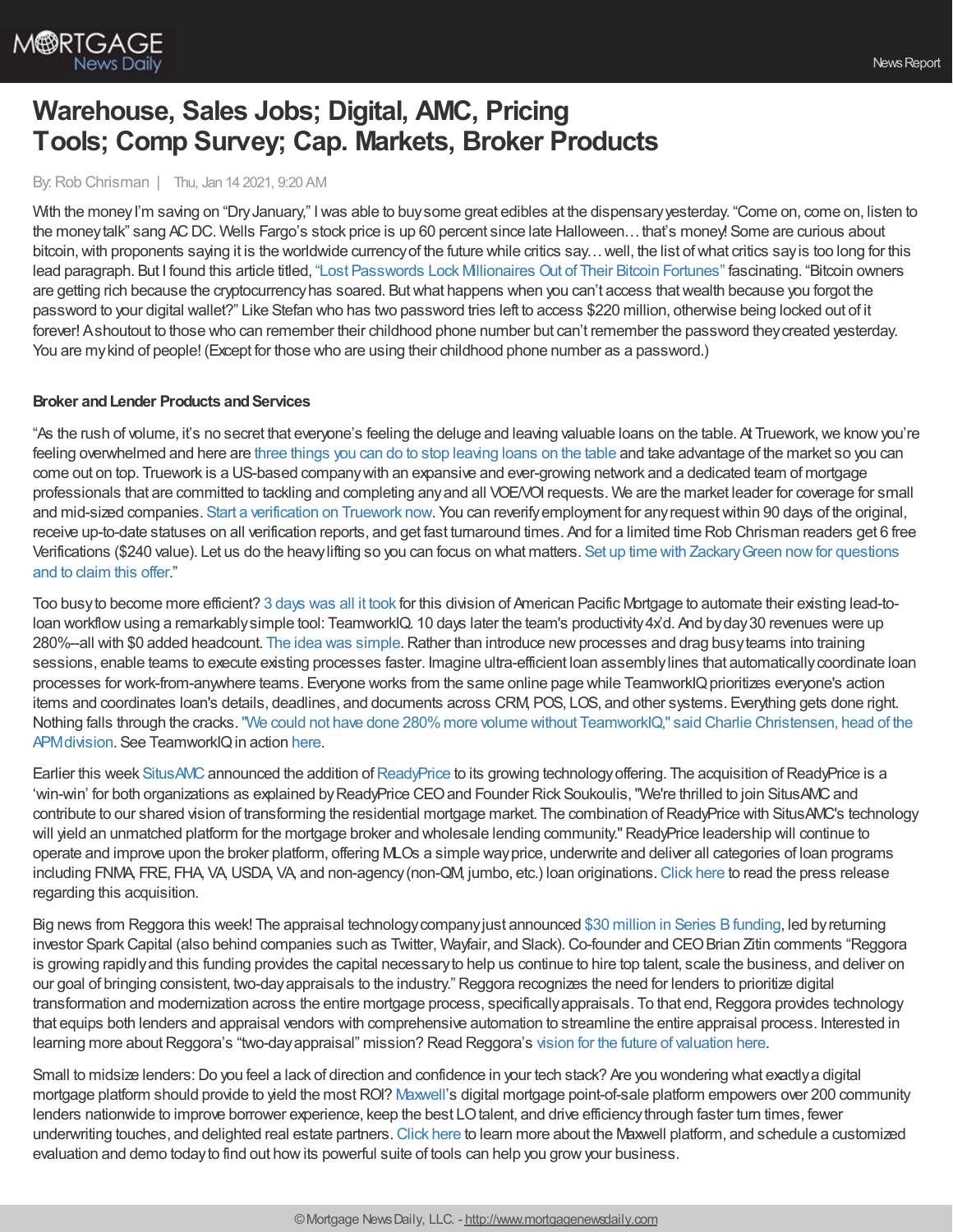## **Comp Survey**

Are you paying the right amount to the right employee at the right time? 47 percent of the lenders who participated in STRATMOR's 2020 Operations Workshops indicated theysawa 10 to 20 percent increase in incentive compensation in 2020 for fulfillment roles. As we work through the pandemic and its aftermath, you'll need the right data to help build compensation plans that attract and retain top talentwho help you achieve your company's profitability goals. Sign up for STRATMOR's 2021 Compensation Connection® Study for the data you need. Participants receive a report comparing their responses to surveyaverages on [keycompanydifferences](https://www.stratmorprograms.com/2021CompRegistration) and characteristics. Sign up today!

### **Correspondent andWholesale News**

[FairwayWholesale](https://www.fairwaywholesalelending.com/) Lending remains committed to the mortgage broker communityand has recentlylaunched FairwayWholesale Broker Direct. This newchannel will complement their existing Wholesale footprint and provide industryleading technology, service, and pricing. Do you want to take your business to the next level in 2021? FairwayWholesale is seeking a Western Division Sales Leader for this newly created Broker Direct channel in addition to Wholesale Account Executives throughout the United States for both its Broker Direct and traditional Wholesale platforms. To learn more about FairwayWholesale or begin a conversation, contact Al Hecklinkski (205-296-161).

Out of Tennessee comes news that First Community [Mortgage](https://amortgageboutique.com/) will acquire a Mortgage Boutique (AMB) in a transaction it hopes to close within the next month, pending regulatory approval. Keith [Canter](https://www.linkedin.com/in/keith-canter-7242b838/), CEO of First Community Mortgage, and one of the 18-year-old organization's founders, notes that, upon completion and regulatoryapproval of the acquisition, FCM's Wholesale Division will rebrand as a Mortgage Boutique. In addition to an enhanced local presence, Canter says adding AMB's people and processes to FCM will strengthen the organization across the 46 states in which it originates mortgages. Retta Gardner, Co-Founder of AMB, who will become EVP of the new division of FCM. (First Community Mortgage, Inc. is a wholly owned subsidiary of First Community Bank of Tennessee, and includes Wholesale, Correspondent and Retail divisions. It funded over \$3.5 billion in home loans in 2020.)

United Wholesale Mortgage announced its Appraisal Promise, which will allow brokers to take full advantage of UWM's industry-leading turn times. "With the Appraisal Promise, UWM guarantees that appraisals, through UWM-approved AMC's, will be completed within 10 business days or 50%of the appraisal costwill be credited back to the consumer. This promise applies to everybrokered loan and is another wayin which UWMis committed to getting brokers, borrowers, and real estate agents to the closing table faster."

## **Capital Markets**

One of the ways you can Do [More](https://mct-trading.com/mortgage-profitability-calculator/?utm_source=ChrismanBlurb&utm_medium=email&utm_campaign=Chrisman_Email_Jan14) With MCTis through its expert advice and strategies for volatile markets. Last year taught lenders how important it is to have a true hedge advisory firm, not just a technology provider, to guide them through challenges in the markets. With rates on the rise again, MCTallows you to reviewyour mark-to-market strategies, make the correct MSRretain-release decisions, install rate renegotiation policies that protect your profit, and increase your best-efforts lock production. MCT prides themselves on serving your needs as a lender by being your trusted hedge advisor. Read their piece Best [Practices](https://mct-trading.com/operational-best-practices-2020-market-volatility/?utm_source=ChrismanBlurb&utm_medium=email&utm_campaign=Chrisman_Email_Jan14) for Market Volatility and join its [newsletter](https://mct-trading.com/newsroom/?utm_source=ChrismanBlurb&utm_medium=email&utm_campaign=Chrisman_Email_Jan14#join) for expert guidance. If you are not currently getting the guidance you need, please [contact](https://mct-trading.com/contact/?utm_source=ChrismanBlurb&utm_medium=email&utm_campaign=Chrisman_Email_Jan14) MCT for any questions or concerns. MCT is happy to assist you, no matter your relationship with MCT.

Black Knight has launched Seller Digital, a new AI-enhanced correspondent lending platform. "Seller Digital makes it easier for correspondent lenders to originate and sell loans. Built with input from correspondent lenders, it leverages AI and advanced decisioning capabilities to help track commitment pipelines, manage conditions, and validate pricing for both Best Efforts and Mandatorycommitments. RichGagliano observes, "Seller Digital is an evolution of traditional correspondent lending platforms, created to deliver a seamless process from pricing to delivery."

Recent economic data confirmed the drag increased social mitigation and the wind down of fiscal stimulus had on the USeconomy. Nonfarm payrolls declined in December for the first time since April as the resurgence of COVID weighed on the leisure and hospitality industry. Manyother industries, however, such as construction, manufacturing, trade, and transportation showed signs of strength. The ISM Manufacturing Index increased in December with nine out of ten sub-indexes showing improvement. Despite the challenges faced by arts and entertainment, accommodation and food services, the ISMServicing indexalso increased slightly. Single familyhome contraction increased 18.1 percent over the previous year as low mortgage rates and a desire for more space drove up demand. Looking ahead, the recently passed \$900 billion fiscal stimulus package should provide support for Q1 2021 GDP as stimulus payments began to his bank accounts shortlyafter the NewYear.**Additional stimulus mayalsobe coming**as a result of theGeorgia Senate runoffwhich will make it easier for the Biden administration to pass in the weeks ahead.